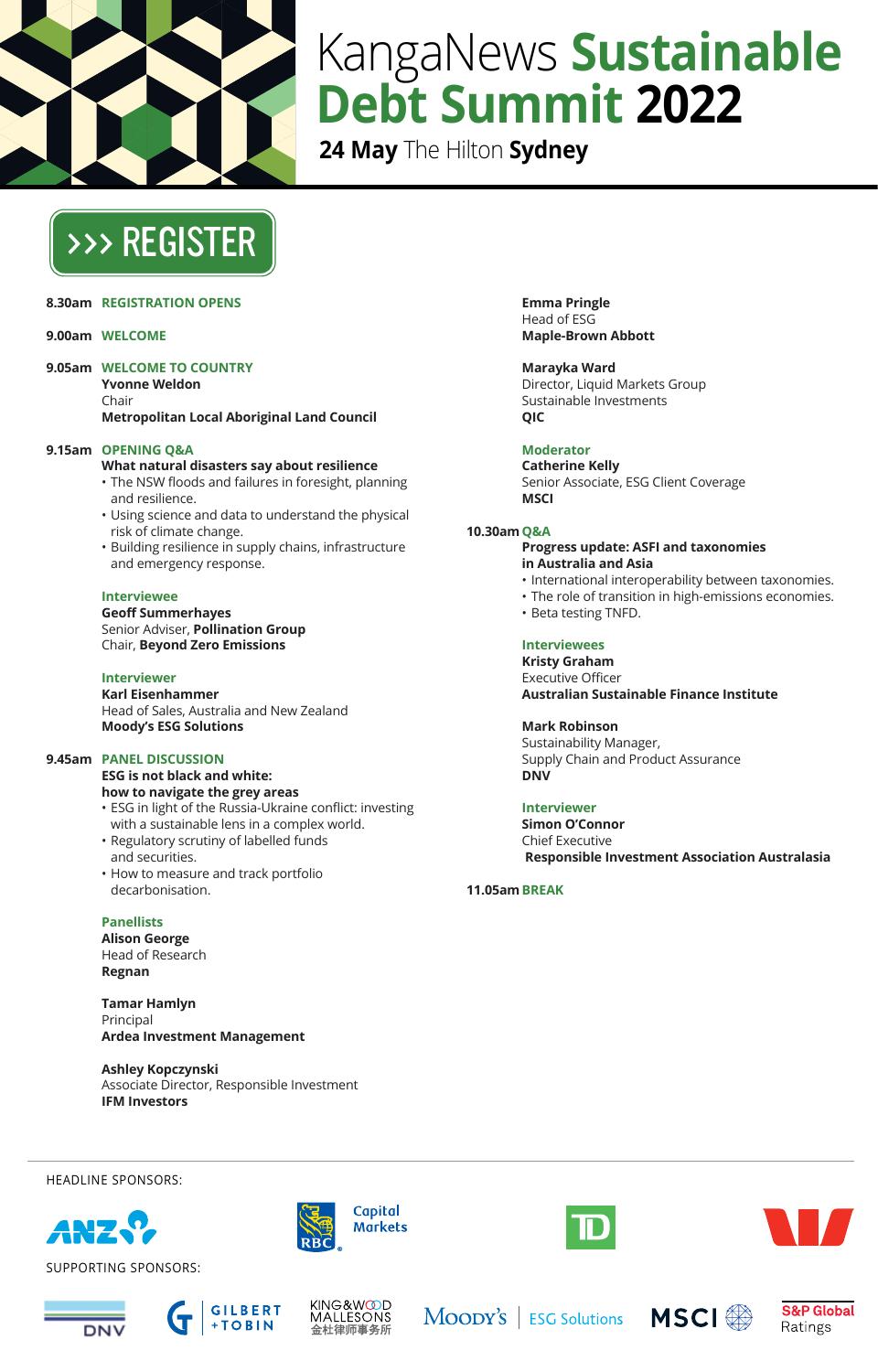

# KangaNews **Sustainable Debt Summit 2022**

**24 May** The Hilton **Sydney**



# **11.30am FIRESIDE CHAT**

#### **The purpose of taxonomies and update on EU developments**

- Market-driven approach
- and investors in the driving seat.
- Update on EU green and social taxonomies.
- Debate surrounding the EU Green Bond Standard.
- 

#### **Interviewee Aldo Romani**

Head of Sustainability Funding **European Investment Bank**

# **Interviewer**

**Yuriy Popovych** Director, Fixed Income Origination and Syndication **TD Securities**

# **11.55amPANEL DISCUSSION**

**Reporting and measuring corporate progress to net zero**

- Does TCFD provide a clear roadmap to targets and is TCFD reporting inevitable in Australia?
- The role of scope-three and how are companies are tracking, measuring and addressing it.
- From greenwashing to brownspinning: avoiding the pitfalls using science-based metrics.

## **Panellists**

**Jarrah Bassal** Sustainability Manager, Energy and Carbon **Transurban**

**Andrew Cole** Group Head of ESG **Charter Hall Group**

**Karen Durand** Corporate Sustainability Manager **Incitec Pivot**

**Tim Nelson** Executive General Manager, Energy Markets **Iberdrola Australia**

**Fiona Trigona** Executive Manager and Group Treasurer **NBN Co**

# **Moderator**

**Lindsay Patrick** Managing Director and Head of Strategic Initiatives and ESG **RBC Capital Markets**

#### **12.40pmLUNCH**

#### **1.30pm KEYNOTE ADDRESS**

#### **The future of energy in Australia**

- Europe's energy crisis, energy security and the net-zero transition.
- The opportunity for renewable energy in Australia and what is holding it back.
- Australia's political landscape and the power of the fossil fuel sector – and how markets can influence change.

#### **Leonard Quong**

Head of Australian Research **BloombergNEF**

# **2.00pm PRESENTATION**

#### **Structural differences between SLLs and SLBs**

**Louise McCoach** 

DCM and Securitisation Consultant **Gilbert + Tobin**

## **2.15pm PANEL**

# **The winding path from SLLs to SLBs**

- Can sustainability-linked debt do the heavy lifting in an emissions-intensive economy?
- KPIs: breadth, depth and rigour in loan and bond formats.
- Tenor and trigger considerations, and the different challenges of bonds and loans.

# **Panellists**

**Erik Christianto** Director and ESG Product Specialist **S&P Global Ratings**

**Shan Kwee** Portfolio Manager, Credit and Fixed Interest **Janus Henderson**

**Michael Larkin** Group Treasurer **Lendlease**

HEADLINE SPONSORS:



SUPPORTING SPONSORS:







Capital **Markets** 

MOODY'S | ESG Solutions MSCI